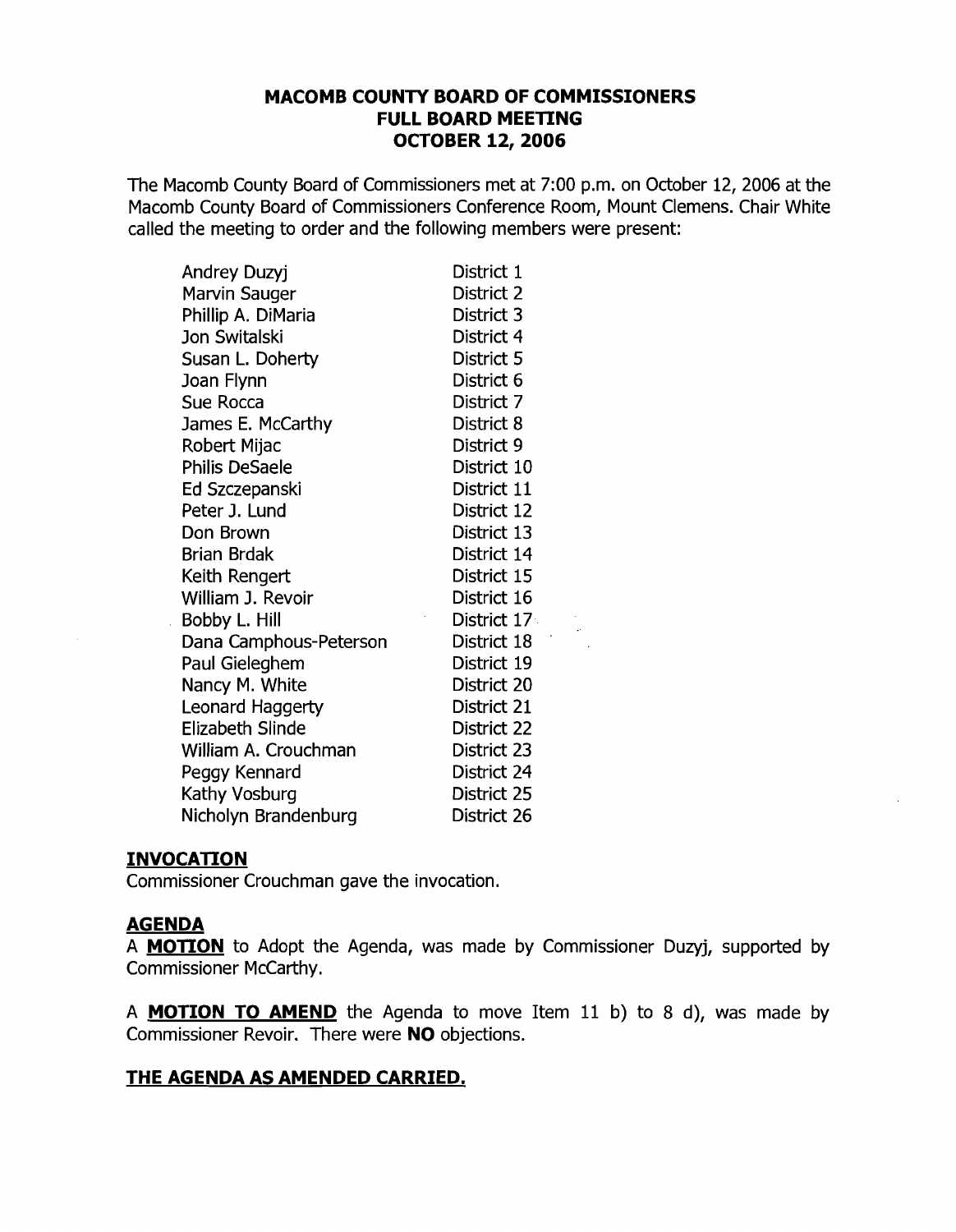# **MINUTES**

A **MOTION** to Approve the Minutes dated September 21, 2006 (Full Board) and October 11, 2006 (Public Hearing), was made by Commissioner Duzyj, supported by Commissioner Brandenburg, and the **MOTION CARRIED.** 

Chair White introduced Samantha Jo Sheppard, Miss Michigan Teen.

## **PRESENTATIONS**

- a) American Hartland Homebuilders (Adjourned until November Full Board)
- b) Lombardo Homes (Adjourned until November Full Board)
- c) Commissioners' Rengert and Brandenburg presented Resolution to Mary Berckley from Fifth Third Bank
- d) Commissioner Revoir presented Resolution to the Marine Reserve Unit Macomb County Sheriff's Office

# **PUBLIC PARTICIPATION**

Reverend Gloria Johnson, 413 Esplanade, Mt. Clemens

# **COMMIrrEE REPORTS**

### **BUDGET COMMITTEE -September 20, 2006**

The Clerk read the recommendations from the Budget Committee and a **MOTION** was made by Chairperson Crouchman, supported by Vice-Chairperson Revoir, to adopt the committee recommendations.

Commissioners' Szczepanski and Brandenburg asked to record a NO vote on Motion #1. There were **NO** objections.

- 1. ADOPT A SMART PUBLIC TRANSPORTATION MILLAGE RATE OF .5900 MILL FOR THE YEAR 2007.
- 2. ADOPT A COUNTY OPERATING MILLAGE RATE OF 4.2000 MILLS FOR THE YEAR 2007.

### **THE MOTION CARRIED.**

### **COMMUNITYSERVICES COMMIrrEE- October 4, 2006**

The Clerk read the recommendations from the Community Services Committee and a **MOTION** was made by Chairperson Doherty, supported by Vice-Chairperson DeSaele, to adopt the committee recommendations.

1. AUTHORIZE THE MACOMB COUNTY COMMUNITY SERVICES AGENCY TO SUBMIT AN APPLICATION TO THE DEPARTMENT OF EDUCATION TO RECEIVE REIMBURSEMENT AND FOOD THROUGH THE EMERGENCY FOOD ASSISTANCE PROGRAM.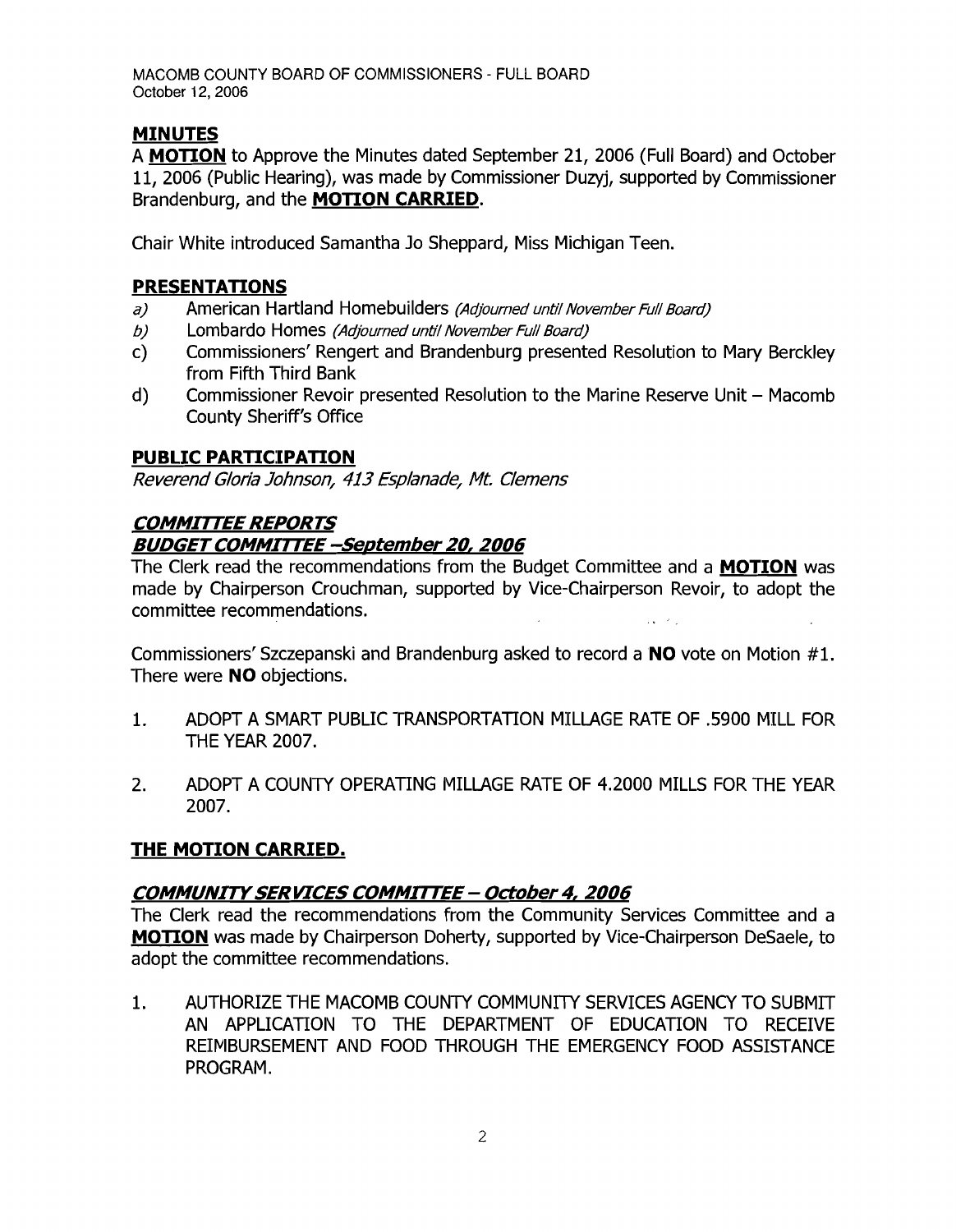- 2. AUTHORIZE MSU EXTENSION 4-H PROGRAM TO ACCEPT \$18,210 FROM THE OPERATION: MILITARY KIDS GRANT FROM OCTOBER 1, 2006 THROUGH SEPTEMBER 30, 2007; THESE GRANT DOLLARS ORIGINATED THROUGH THE U.S. DEPARTMENT OF ARMY, WITH OVERSIGHT PROVIDED FROM AUBURN UNIVERSITY; THIS MONEY WILL BE UTILIZED TO HIRE TWO PART-TIME EDUCATORS TO WORK WITH YOUTH AND LEADERS IN 4-H YOUTH DEVELOPMENT PROGRAMMING THROUGHOUT MACOMB COUNTY.
- 3. AUTORIZE RENEWAL OF THE EXCHANGE OF SERVICES BETWEEN MSU EXTENSION AND THE WIC PROGRAM WHEREBY NUTRITION EDUCATION IS PROVIDED TO WIC CLIENTS ON A MONTHLY BASIS FOR THE CURRENT 2006-2007 FISCAL YEAR FOR \$12,000.
- 4. AUTHORIZE MSU EXTENSION SERVICE/4C ON BEHALF OF THE MACOMB COUNTY BOARD OF COMMISSIONERS TO ACCEPT THE 4C CONTRACT WITH MICHIGAN 4C ASSOCIATION IN THE AMOUNT OF \$373,563.25 EFFECTIVE OCTOBER 1, 2006 THROUGH SEPTEMBER 30, 2007.
- 5. AUTHORIZE MSU EXTENSION SERVICE/4C ON BEHALF OF THE MACOMB COUNTY BOARD OF COMMISSIONERS TO ACCEPT THE 4C CONTRACT WITH MICHIGAN 4C ASSOCIATION IN THE AMOUNT OF \$59,000 EFFECTIVE OCTOBER 1, 2006 THROUGH SEPTEMBER 30,2007.
- 6. AUTHORIZE MSU EXTENSION TO RENEW THE CONTRACT WITH THE CITY OF WARREN FOR \$13,975 TO PROVIDE HOME REPAIR, FINANCIAL MANAGEMENT AND FINANCIAL COUNSELING CLASSES TO DESIGNATED FAMILIES FROM OCTOBER 1, 2006 THROUGH SEPTEMBER 30, 2007.

### **THE MOTION CARRIED.**

### **SENIOR CITIZENS COMMITTEE - October 4, 2006**

The Clerk read the recommendation from the Senior Citizens Committee and a **MOTION**  was made by Chairperson Switalski, supported by Vice-Chairperson Rocca, to adopt the committee recommendation.

1. ACCEPT TWO DONATION CHECKS TOTALING \$280.50 FROM RMS COMMUNICATIONS GROUP. DONATION WILL BE DEPOSITED INTO THE SPECIAL NEEDS ADMINISTRATION FUND FOR FLJTURE PURCHASE OF A NEW HP LASER JET PRINTER (TOTAL COST \$1,468.53, PLUS LINE DROP OF \$250).

#### **THE MOTION CARRIED.**

### **PERSONNEL COMMITTEE - October 6, 2006**

The Clerk read the recommendations from the Personnel Committee and a **MOTION** was made by Chairperson Mijac, supported by Vice-Chairperson Crouchman, to adopt the committee recommendations.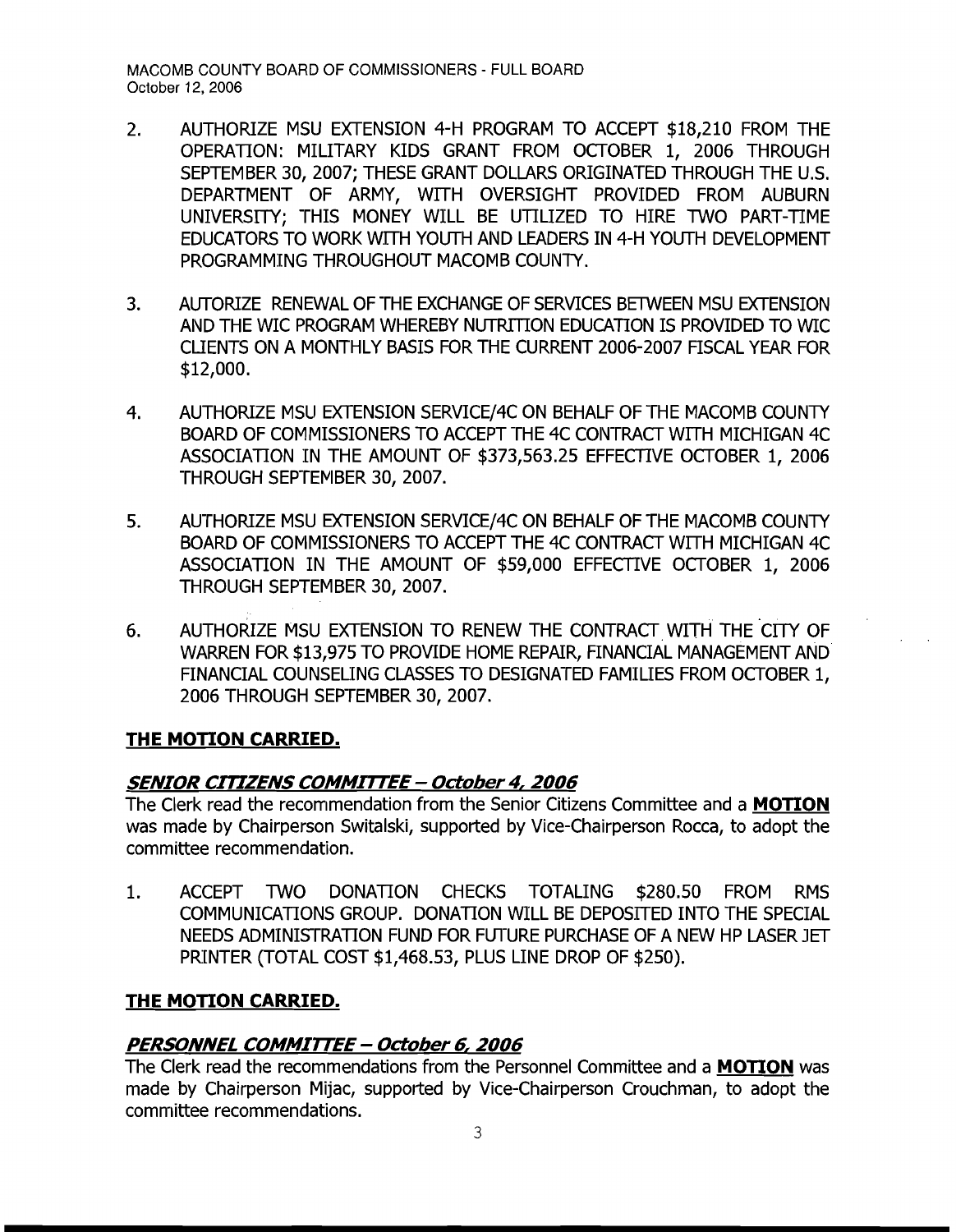- 1. CONCUR WITH THE RECOMMENDATIONS OF THE HUMAN RESOURCES AND FINANCE DEPARTMENTS CONCERNING THE GRANT OF A WAIVER FOR CERTAIN POSTTIONS FROM THE IMPOSITION OF THE HIRING FREEZE.
- 2. APPROVE RECONFIRMATION OF THE POSITION OF BUSINESS SERVICES MANAGER AT MARTHA T. BERRY, MEDICAL CARE FACILITY.
- 3. APPROVE AN INCREASE IN THE MINIMUM WAGE RATE FROM \$6.92 TO \$6.95 PER HOUR FOR THE CLASSIFICATION OF PAGE AT THE MACOMB COUNTY LIBRARY.

# **THE MOTION CARRIED.**

# **BUDGETCOMMITTEE - October10,2006**

The Clerk read the recommendations from the Budget Committee and a **MOTION** was made by Chairperson Crouchman, supported by Vice-Chairperson Revoir, to adopt the committee recommendations.

Commissioner Vosburg asked to separate Motion #1. There were **NO** objections.

A vote was taken on the following:

2. ADOPT THE 2006 MACOMB COUNTY APPORTIONMENT REPORT.

# **THE MOTION CARRIED.**

### **SEPARATED MOTION**

1. ADOPT THE RECOMMENDATION THAT THE BUDGET COMMITTEE APPROVED AT ITS AUGUST 16, 2006 MEETING, BUT WITH A CHANGE TO ITEM 2, AND AUTHORIZE 2006 SUPPLEMENTAL RETIREMENT PAYMENTS. THE SUPPLEMENTAL RETIREMENT PAYMENT PROGRAM SHALL BE AMENDED TO EFFECT THE FOLLOWING CHANGES. 1.) EXCLUDE RETIREES ACTIVELY WORKING IN THE DROP PROGRAM. 2.) RESTRICT PAYMENT TO RETIREES WHO HAVE ATTAINED FULL RETIREMENT AGE AS DEFINED PER THE INTERNAL REVENUE CODE FOR SOCIAL SECURITY BENEFIT PURPOSES. FURTHER, TO INCLUDE #3 OF THE RETIREMENT COMMISSION'S COUNTER PROPOSAL, THAT ALL DISABILITY RETIREES SHALL BE ELIGIBLE FOR THE SUPPLEMENT RETIREMENT PAYMENT WITHOUT REGARD TO AGE OR SERVICE.

A lengthy discussion ensued.

#### **ROLL CALL VOTE**

|                    | <b>YES</b> | <b>NO</b> |
|--------------------|------------|-----------|
| <b>BRANDENBURG</b> |            | x         |
| <b>BRDAK</b>       | X          |           |
| <b>BROWN</b>       |            | X         |
| <b>CROUCHMAN</b>   | x          |           |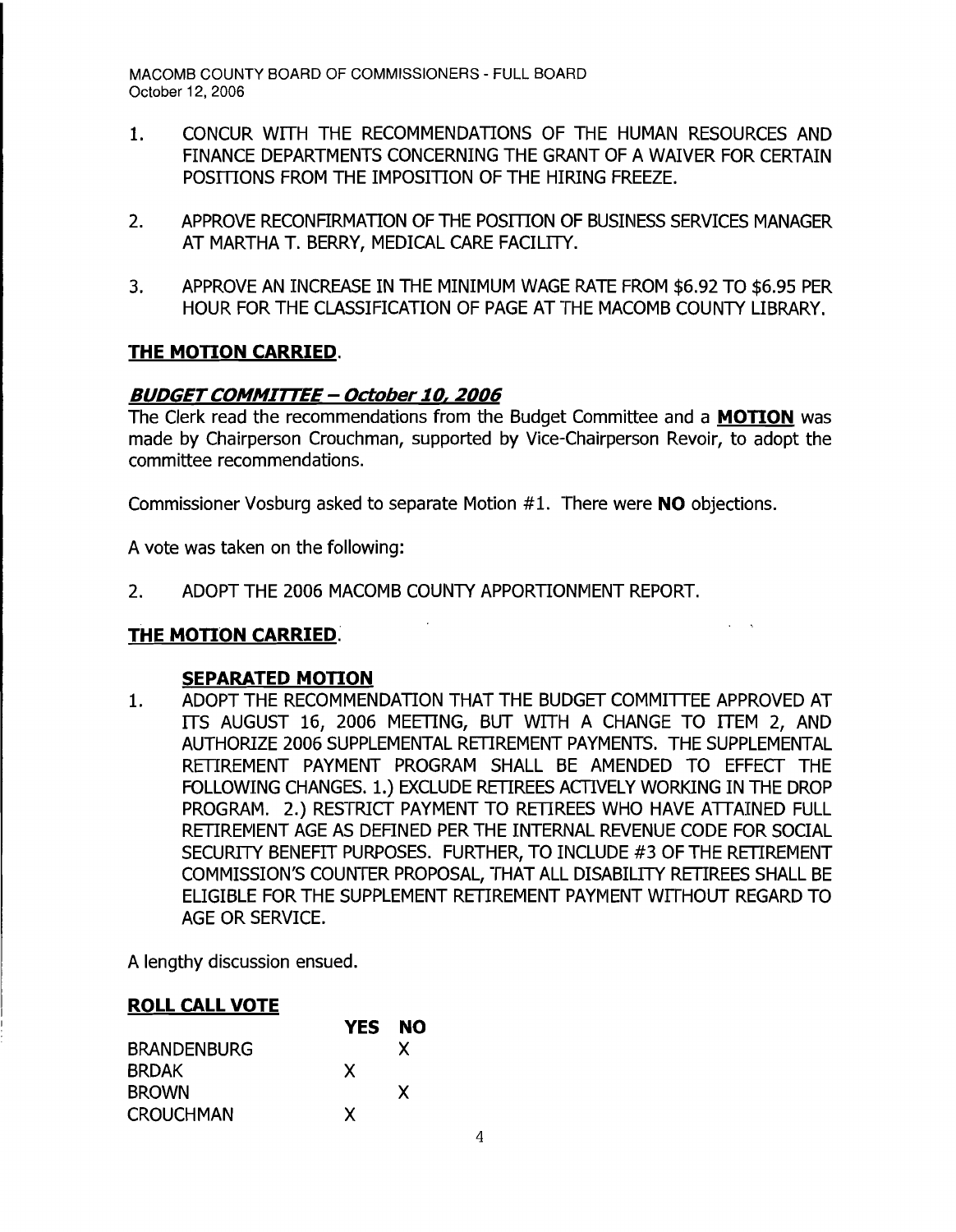| <b>DESAELE</b>                       |    | X |             |
|--------------------------------------|----|---|-------------|
| DI MARIA                             | X  |   |             |
| <b>DOHERTY</b>                       | χ  |   |             |
| <b>DUZYJ</b>                         | Χ  |   |             |
| <b>FLYNN</b>                         |    |   | abstained   |
| <b>CAMPHOUS-PETERSON</b>             | χ  |   |             |
| <b>GIELEGHEM</b>                     | χ  |   |             |
| <b>HAGGERTY</b>                      | χ  |   |             |
| <b>HILL</b>                          | χ  |   |             |
| <b>KENNARD</b>                       | Χ  |   |             |
| <b>MCCARTHY</b>                      |    |   | abstained   |
| <b>LUND</b>                          |    | χ |             |
| MIJAC                                |    | X |             |
| <b>RENGERT</b>                       | X  |   |             |
| <b>REVOIR</b>                        |    | X |             |
| <b>ROCCA</b>                         | χ  |   |             |
| <b>SAUGER</b>                        |    |   | abstained   |
| <b>SLINDE</b>                        |    |   | abstained   |
| <b>SWITALSKI</b>                     | χ  |   |             |
| <b>SZCZEPANSKI</b>                   |    | Χ |             |
| <b>VOSBURG</b>                       |    | X |             |
| <b>WHITE</b>                         | χ  |   |             |
| <b>TOTAL</b><br>$\ddot{\phantom{a}}$ | 14 | 8 | 4 abstained |

### **THE MOTION PASSES.**

#### **LEGISLATIVE AND ADMINISTRATIVE SERVICES COMMITTEE - October 10, 2006**

 $\label{eq:2} \mu_{\rm c} = \frac{8\pi\omega}{\omega_{\rm c}} = \frac{1}{8\pi\omega_{\rm c}} = \frac{1}{2\pi\omega_{\rm c}}.$ 

The Clerk read the recommendations from the Legislative and Administrative Services Committee and a **MOTION** was made by Chairperson Lund, supported by Vice-Chairperson Switalski, to adopt the committee recommendations.

Commissioner Doherty asked to separate Motion #1. There were **NO** objections.

A vote was taken on the following:

- 2. APPROVE THE FINANCIAL REIMBURSEMENT ENHANCEMENTS FOR THE SHERIFF'S OFFICE AT A COST NOT TO EXCEED \$4,700; FUNDING IS AVAILABLE IN THE IT CAPITAL EQUIPMENT FUND.
- 3. AUTHORIZE THE ISSUANCE OF A NETWORK CABLING RFP FOR THE UPCOMING CONSTRUCTION PROJECTS FOR THE NEW PUBLIC WORKS AND NEW BALTIMORE COURT BUILDING, AND MISCELLANEOUS ADDITIONS.

### **THE MOTION CARRIED.**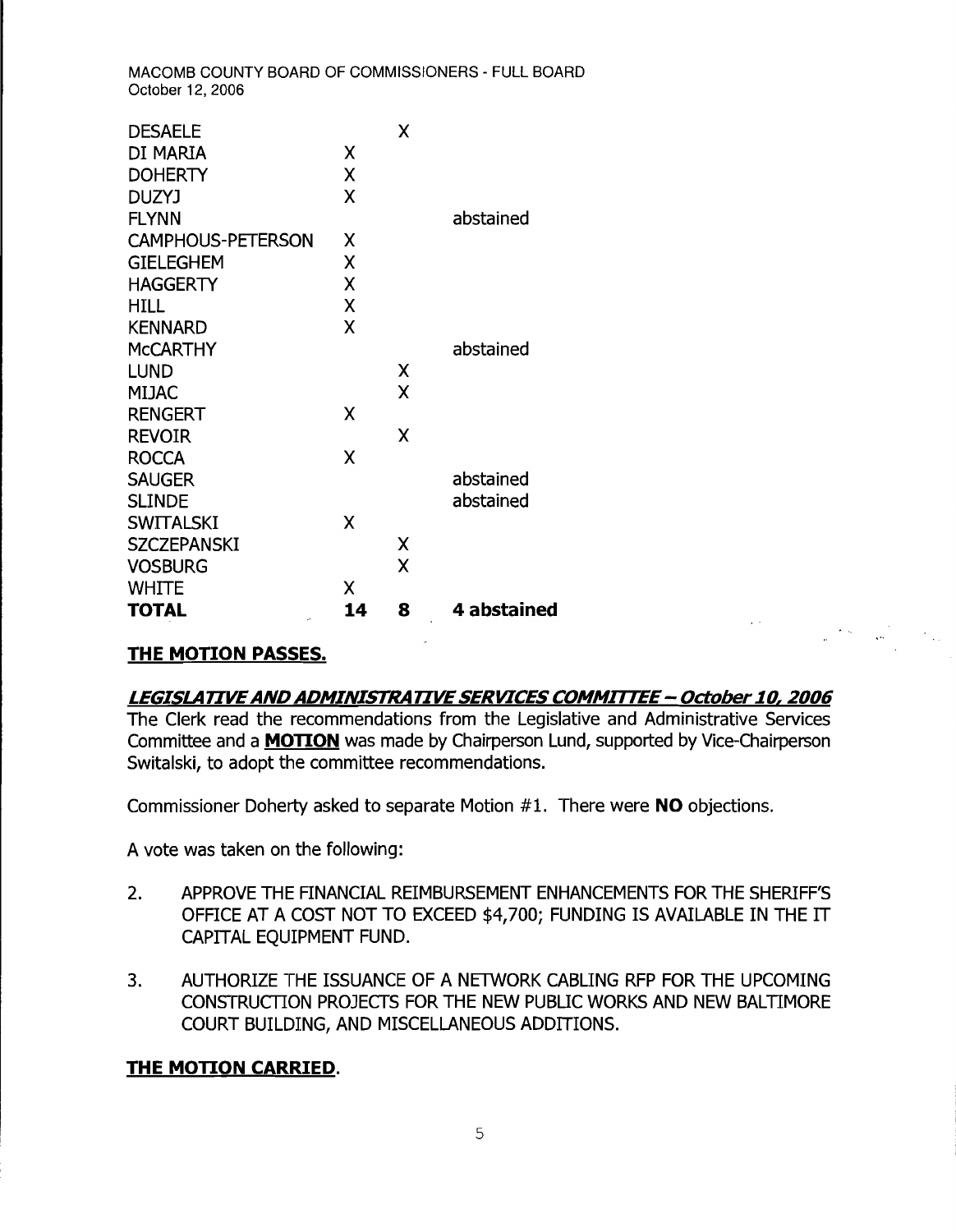#### **SEPARATED MOTION**

1. APPROVE THE PURCHASE OF ONE PANASONIC CF29 RUGGEDIZED LAPTOP, ONE ZONE ALARM LICENSE, ONE LAVASOFT AD-AWARE LICENSE, ONE EXTRA BATTERY, ONE EXTERNAL BATTERY CHARGER ONE SPRINT NEXTEL WIRELESS AIR CARD, AND ONE THREE-YEAR PROTECTION PLUS WARRANTY FOR THE PUBLIC WORKS DEPARTMENT AT A COST NOT TO EXCEED \$4,197; FUNDING IS AVAILABLE IN THE IT CAPITAL EQUIPMENT ACCOUNT; AND A MONTHLY ACCESS CHARGE OF \$119.98; FUNDING IS AVAILABLE IN THE TELECOMMUNICATIONS FUND.

Commissioner Doherty put forth questions to Cyntia Zerkowski, LT. Director.

A **MOTION TO REFER BACK TO COMMITTEE** was made by Commissioner Doherty, supported by Commissioner Brandenburg, and the **MOTION CARRIED.** 

#### **THE MOTION CARRIED.**

#### **FINANCE COMMIrrEE- October 11, 2006**

The Clerk read the recommendations from the Finance Committee and a **MOTION** was made by Chairperson Slinde, supported by Vice-Chairperson DiMaria, to adopt the committee recommendations.

Commissioners' DeSaele, Brown, Lund, Szczepanski and Vosburg asked their **NO** vote be carried forward from committee on the bill for Skolnick Photo frame. There were **NO**  objections.

Commissioner Brandenburg asked her **NO** vote be carried forward from committee on the following bills: Office Supplies, Skolnick Photo Frame Special Leg. Expense, A Movable Feast Health Grant Immunization, SEMHA Health Grant Family Planning, NERL Diagnostics Corp. Health Grant Pandemic Flu, Additions Exhibit/EGT Group, Inc. Health Education-Coalition Development, Baudville, Inc. Health Emergency Medical Service, SEMHA

- 1. APPROVE THE MONTHLY BILLS (WITH CORRECTIONS, DELETIONS AND/OR ADDENDA) AND AUTHORIZE PAYMENT; FURTHER, TO APPROVE THE PAYROLL IN THE AMOUNT OF \$5,076,976.10, WITH NECESSARY MODIFICATIONS TO THE APPROPRIATIONS.
- 2. AUTHORIZE PAYMENT FOR THE WORK PERFORMED AS FOLLOWS:

| 42-2 DISTRICT COURT    | KRS-AE EQUITIES, LLC    | \$130,508.60 |
|------------------------|-------------------------|--------------|
| NEW PUBLIC WORKS BLDG. | PROJECT CONTROL SYSTEMS | 147,903.30   |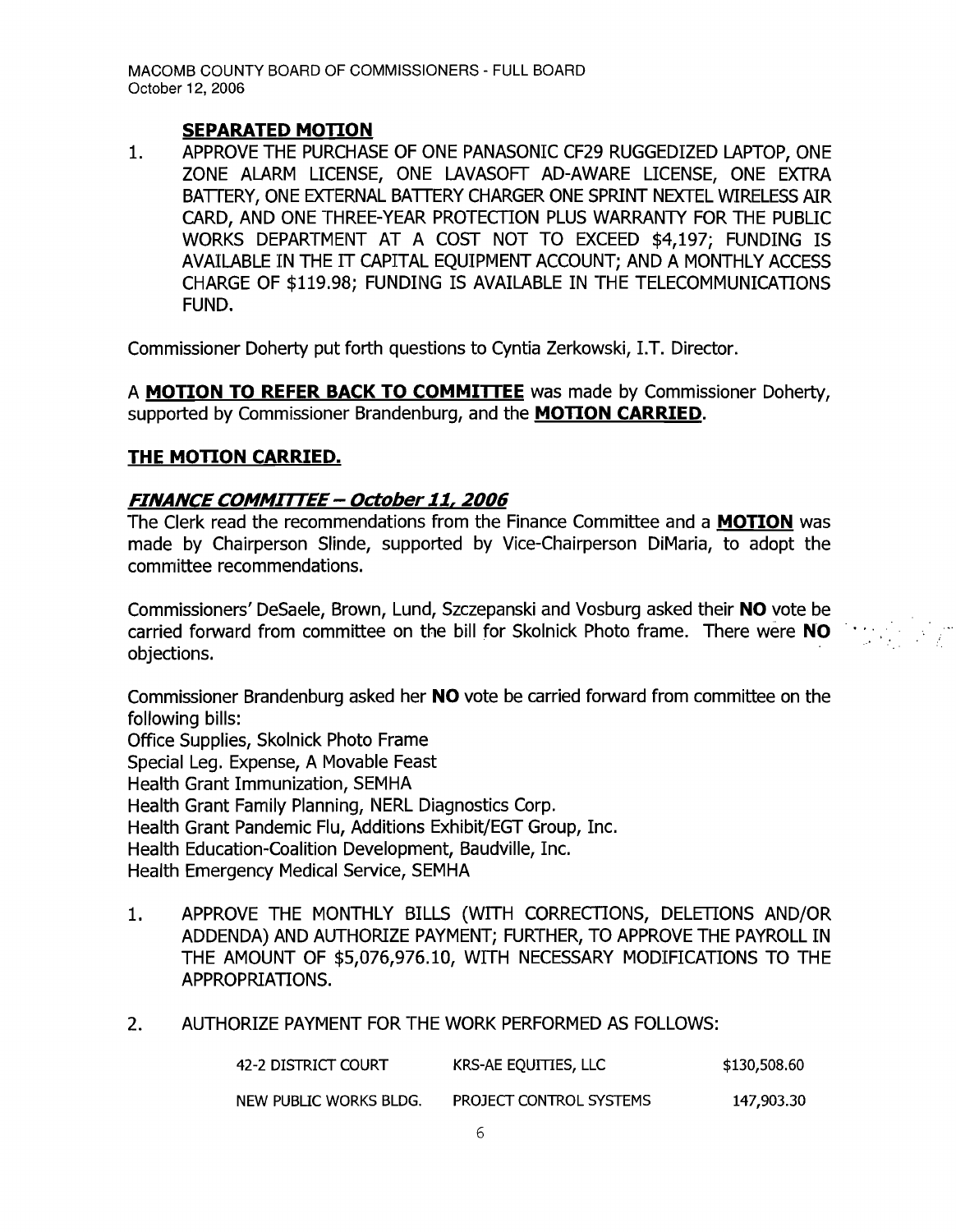FURTHER, FUNDS ARE AVAILABLE IN THE CAPITAL BUDGET.

3. AWARD THE MACOMB COUNTY JAIL MENTAL HEALTH HOLDING CELLS PROJECT TO THE LOW BIDDER, J.W. ADAMS, IN THE AMOUNT OF \$121,697.00; FUNDS ARE AVAILABLE IN THE CAPITAL BUDGET.

# **THE MOTION CARRIED.**

# **RESOLUTIONS/TRIBUTES**

A **MOTION** was made by Commissioner Revoir, supported by Commissioner Haggerty, to adopt the Resolutions and Tributes in their entirety.

- Res. No. 06-79 In Memory of Sara Chalgian for Outstanding Public Service (offered by White; include Brdak and Hill; recommended by Finance Committee on 10/11/06) add Kennard if possible.
- Res. No. 06-80 In Recognition of the Service Provided by the Marine Reserve Unit -Sheriff's Office (offered by Revoir; recommended by Finance Committee on 10/11/06)
- Res. No. 06-82 Commending Peter Cracchiolo and Thomas Cracchiolo on Being Honored as the 2005 Italian American Business Person of the Year Co-Recipients (offered by Revoir; recommended by Finance Committee on 10/11/06) .  $\mathcal{M}^{\mathcal{A}}_{\mathcal{A}}$  , where  $\mathcal{M}^{\mathcal{A}}_{\mathcal{A}}$  , where  $\mathcal{M}^{\mathcal{A}}_{\mathcal{A}}$
- Res. No. 06-81 Congratulating Tony Poma on Being Named the Grand Master of the Michigan Oddfellows (offered by DiMaria; recommended by Finance Committee on 10/11/06)

# **THE MOTION CARRIED.**

### **ITEMS WAIVED BY JUSTICE & PUBLIC SAFETY COMMITIEE CHAIR**

A **MOTION** was made by Commissioner Rengert, supported by Commissioner Mijac, to approve the following:

- a) Memorandum of Understanding Between Friend of the Court and Department of Human Services-Office of child support for Distribution of Funds collected Under State's Bench Warrant Enforcement Fund; and
- b) Fiscal Year 2007 Access and Visitation Contract

# **THE MOTION CARRIED.**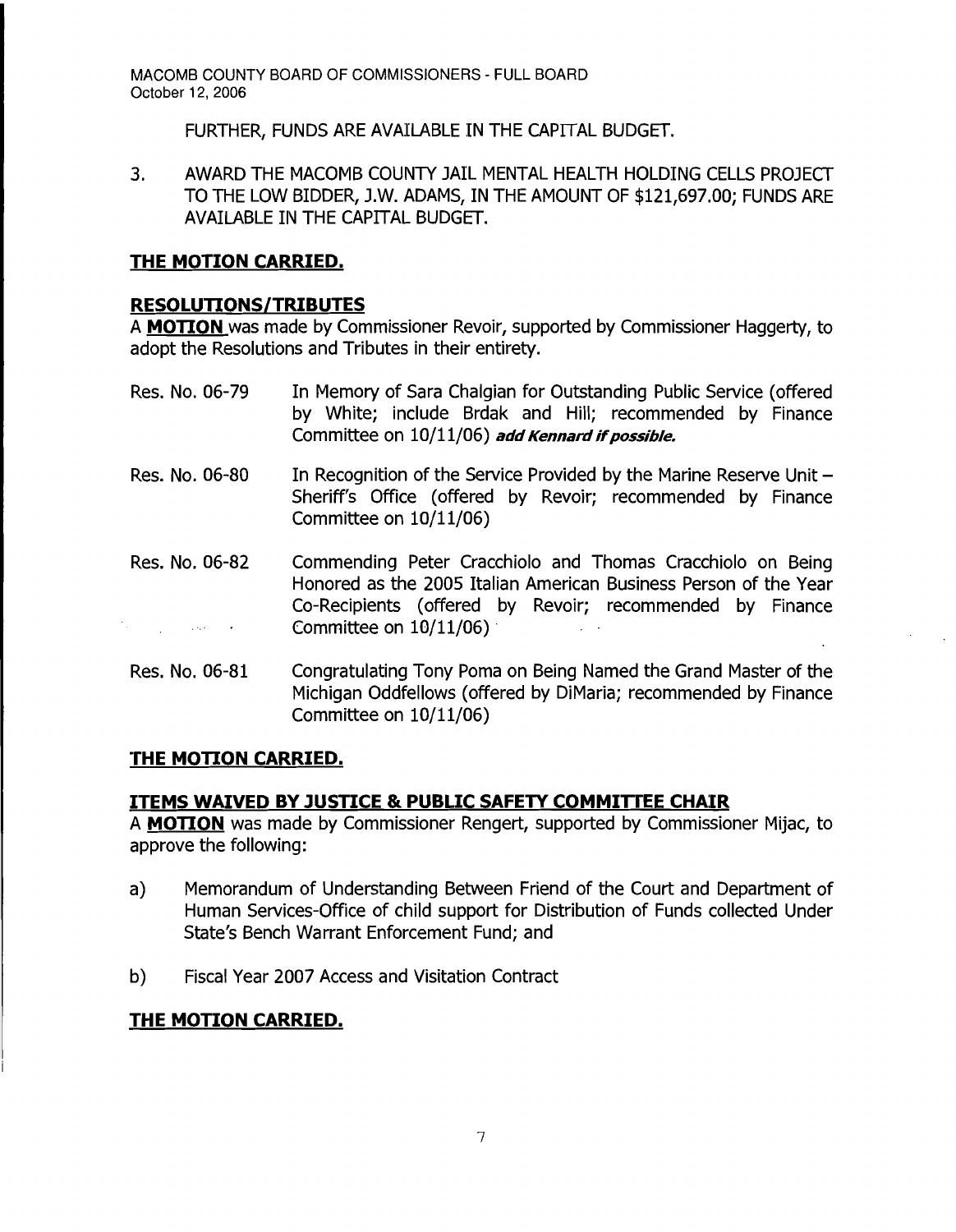### **ITEM WAIVED BY PLANNING & ECONOMIC DEVELOPMENT COMMITTEE CHAIR**

A **MOTION** was made by Commissioner Hill, supported by Commissioner Szczepanski, to Award the Engineering Contract for Gap Analysis of Recreational Trail, and the **MOTION CARRIED.** 

## **ITEM WAIVED BY HEALTH SERVICES COMMITTEE CHAIR**

A **MOTION** was made by Commissioner Flynn, supported by Revoir, to Approve Change Order #2 in County's Agreement with Environmental Consulting and Technology, Inc. for Data Management & Dissemination Services, and the **MOTION CARRIED.** 

### **REOUEST TO PURCHASE PREVIOUS SERVICE TIME (Macomb County)**

A **MOTION** was made by Commissioner Crouchman, supported by Commissioner Brandenburg, to approve the requests to purchase prior service time: Marion Benedetti, Peggy Gaynor, Elizabeth McCarthy, Maralyn McNally and Donna Sutherland, and the **MOTION CARRIED.** 

#### **REQUEST TO PURCHASE PREVIOUS SERVICE TIME (Other Government)**

A **MOTION** was made by Commissioner Crouchman, supported by Commissioner Brandenburg, to approve the request to purchase prior service time: Glenn Sopfe, and the **MOTION CARRIED.** 

#### **NEW BUSINESS**

Commissioner Szczepanski inquired at what point would individual budget requests/amendments be considered.

Chair White indicated she discuss this issue with Budget Committee and report back to the board.

### **PUBLIC PARTICIPATION**

Sue Jesion, 21308 Raymond, St. Clair Shores Denise Mentzer, 38552 Albert, Clinton Township

### **ROLL CALL ATTENDANCE**

| Andrey Duzyj          | District 1  |
|-----------------------|-------------|
| Marvin Sauger         | District 2  |
| Phillip A. DiMaria    | District 3  |
| Jon Switalski         | District 4  |
| Susan L. Doherty      | District 5  |
| Joan Flynn            | District 6  |
| Sue Rocca             | District 7  |
| James E. McCarthy     | District 8  |
| Robert Mijac          | District 9  |
| <b>Philis DeSaele</b> | District 10 |
| Ed Szczepanski        | District 11 |
| Peter J. Lund         | District 12 |
| Don Brown             | District 13 |